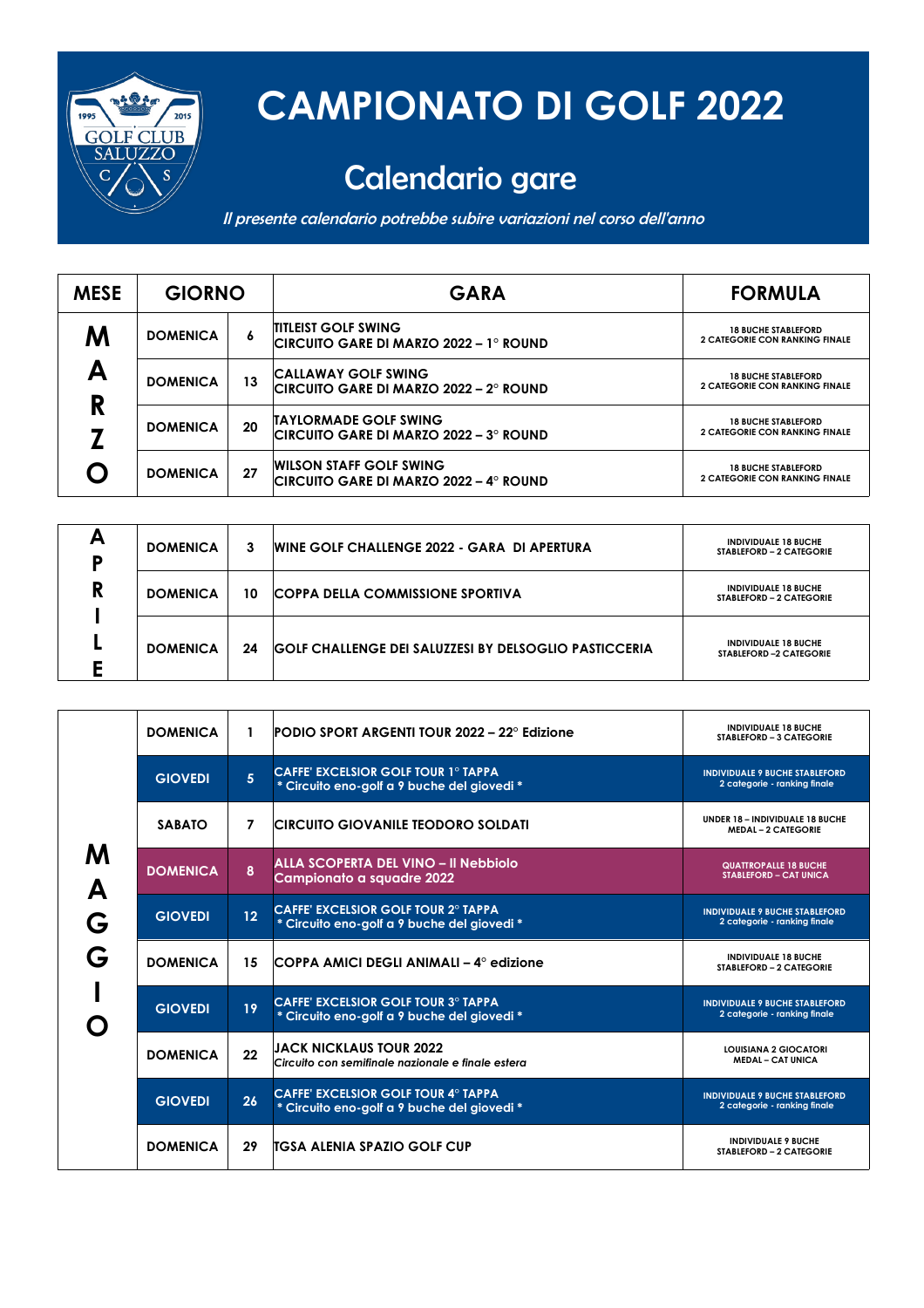| <b>MESE</b>  | <b>GIORNO</b>   |                | <b>GARA</b>                                                                                | <b>FORMULA</b>                                                         |
|--------------|-----------------|----------------|--------------------------------------------------------------------------------------------|------------------------------------------------------------------------|
| G            | <b>GIOVEDI</b>  | $\overline{2}$ | <b>CAFFE' EXCELSIOR GOLF TOUR 5° TAPPA</b><br>* Circuito eno-golf del giovedi *            | <b>INDIVIDUALE 18 BUCHE STABLEFORD</b><br>2 categorie - ranking finale |
|              | <b>DOMENICA</b> | 5              | <b>TROFEO BONUM ECCELLENZE ITALIANE</b>                                                    | <b>INDIVIDUALE 18 BUCHE</b><br>STABLEFORD - 2 CATEGORIE                |
|              | <b>DOMENICA</b> | 12             | ALLA SCOPERTA DEL VINO - Il Pinot nero<br>Campionato a squadre 2022                        | <b>QUATTROPALLE 18 BUCHE</b><br><b>STABLEFORD - CAT UNICA</b>          |
|              | <b>GIOVEDI</b>  | 16             | <b>CAFFE' EXCELSIOR GOLF TOUR 6° TAPPA</b><br>* Circuito eno-golf a 9 buche del giovedi *  | <b>INDIVIDUALE 9 BUCHE STABLEFORD</b><br>2 categorie - ranking finale  |
| U<br>G       | <b>DOMENICA</b> | 19             | GOLF SALUZZO INVITATIONAL Hosted by MP Invest- Cobola<br>Falegnameria & BigMat             | <b>INDIVIDUALE 18 BUCHE</b><br>STABLEFORD - 3 CATEGORIE                |
| N            | <b>GIOVEDI</b>  | 23             | CAFFE' EXCELSIOR GOLF TOUR 7° TAPPA<br>* Circuito eno-golf a 9 buche del giovedi *         | <b>INDIVIDUALE 9 BUCHE STABLEFORD</b><br>2 categorie - ranking finale  |
| n            | <b>DOMENICA</b> | 26             | MEMORIAL GIORGIO COLOMBARI                                                                 | <b>INDIVIDUALE 18 BUCHE</b><br>STABLEFORD - 3 CATEGORIE                |
|              | <b>LUNEDI</b>   | 27             | ICIRCUITO DEL LUNEDI GOLF US – 1º TAPPA                                                    | <b>INDIVIDUALE 9 BUCHE STABLEFORD</b><br>2 categorie - ranking finale  |
|              | <b>GIOVEDI</b>  | 30             | <b>CAFFE' EXCELSIOR GOLF TOUR 8° TAPPA</b><br>* Circuito eno-golf a 9 buche del giovedi *  | <b>INDIVIDUALE 9 BUCHE STABLEFORD</b><br>2 categorie - ranking finale  |
|              | <b>DOMENICA</b> | 3              | CHIUSANO IMMOBILIARE – CIRCUITO FEDERGOLF PIEMONTE                                         | <b>INDIVIDUALE 18 BUCHE</b><br>STABLEFORD - 3 CATEGORIE                |
|              | <b>LUNEDI</b>   | 4              | <b>CIRCUITO DEL LUNEDI GOLF US - 2º TAPPA</b>                                              | <b>INDIVIDUALE 9 BUCHE STABLEFORD</b><br>2 categorie - ranking finale  |
|              | <b>GIOVEDI</b>  | $\overline{7}$ | <b>CAFFE' EXCELSIOR GOLF TOUR 9° TAPPA</b><br>* Circuito eno-golf a 9 buche del giovedi *  | <b>INDIVIDUALE 9 BUCHE STABLEFORD</b><br>2 categorie - ranking finale  |
|              | <b>DOMENICA</b> | 10             | ALLA SCOPERTA DEL VINO - Lo Chardonnay<br>Campionato a squadre 2022                        | <b>QUATTROPALLE 18 BUCHE</b><br><b>STABLEFORD - CAT UNICA</b>          |
| U            | <b>LUNEDI</b>   | 11             | CIRCUITO DEL LUNEDI GOLF US – 3º TAPPA                                                     | <b>INDIVIDUALE 9 BUCHE STABLEFORD</b><br>2 categorie - ranking finale  |
| G            | <b>GIOVEDI</b>  | 14             | <b>CAFFE' EXCELSIOR GOLF TOUR 10° TAPPA</b><br>* Circuito eno-golf a 9 buche del giovedi * | <b>INDIVIDUALE 9 BUCHE STABLEFORD</b><br>2 categorie - ranking finale  |
|              | <b>DOMENICA</b> | 17             | <b>CAFFE' EXCELSIOR GOLF TOUR - FINALE</b><br>* Circuito eno-golf a 9 buche del giovedi *  | <b>INDIVIDUALE 18 BUCHE STABLEFORD</b><br>2 categorie - ranking finale |
|              | <b>LUNEDI</b>   | 18             | CIRCUITO DEL LUNEDI GOLF US – 4º TAPPA                                                     | <b>INDIVIDUALE 9 BUCHE STABLEFORD</b><br>2 categorie - ranking finale  |
|              | <b>DOMENICA</b> | 24             | <b>TROFEO UNIVERSO BIANCO – PASTIFICIO DUTTO</b>                                           | <b>INDIVIDUALE 18 BUCHE</b><br>STABLEFORD -2 CATEGORIE                 |
|              | <b>LUNEDI</b>   | 25             | CIRCUITO DEL LUNEDI GOLF US – 5º TAPPA                                                     | <b>INDIVIDUALE 9 BUCHE STABLEFORD</b><br>2 categorie - ranking finale  |
|              | <b>DOMENICA</b> | 31             | <b>ALLA SCOPERTA DEL VINO - Il Souvignon</b><br>Campionato a squadre 2022                  | <b>QUATTROPALLE 18 BUCHE</b><br><b>STABLEFORD - CAT UNICA</b>          |
|              | <b>LUNEDI</b>   | $\mathbf{1}$   | <b>CIRCUITO DEL LUNEDI GOLF US - 6º TAPPA</b>                                              | <b>INDIVIDUALE 9 BUCHE STABLEFORD</b><br>2 categorie - ranking finale  |
| A<br>G<br>O  | <b>DOMENICA</b> | 7              | <b>GOFOX ON TOUR 2022 - CIRCUITO GARE DI GOLF</b>                                          | <b>INDIVIDUALE 18 BUCHE</b><br>STABLEFORD - 3 CATEGORIE                |
|              | <b>LUNEDI</b>   | 8              | <b>CIRCUITO DEL LUNEDI GOLF US – 7º TAPPA</b>                                              | <b>INDIVIDUALE 9 BUCHE STABLEFORD</b><br>2 categorie - ranking finale  |
| $\mathsf{S}$ | <b>DOMENICA</b> | 14             | ICAMPARI SODA GOLF CUP 2022                                                                | <b>INDIVIDUALE 18 BUCHE</b><br>STABLEFORD -2 CATEGORIE                 |
| Τ            | <b>LUNEDI</b>   | 15             | ICIRCUITO DEL LUNEDI GOLF US – 8º TAPPA                                                    | <b>INDIVIDUALE 9 BUCHE STABLEFORD</b><br>2 categorie - ranking finale  |
|              | <b>DOMENICA</b> | 28             | <b>CIRCUITO GOLF US – FINALE</b>                                                           | <b>INDIVIDUALE 18 BUCHE STABLEFORD</b><br>2 categorie - ranking finale |
|              |                 |                |                                                                                            |                                                                        |